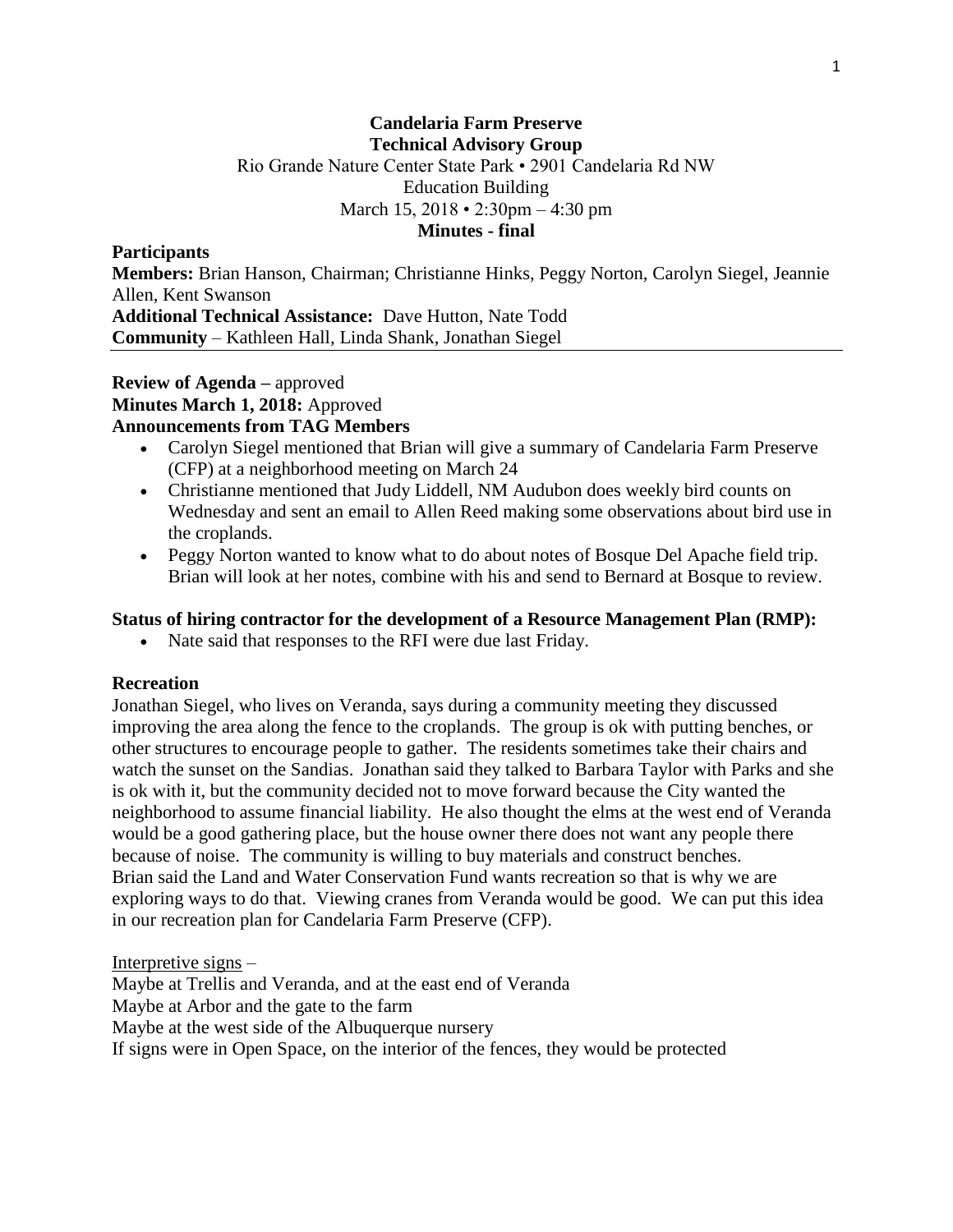Brian said we have discussed removing the elms along the eastern fence of the cropland and replacing with cottonwood, so during that process, we could create opening so wildlife could be viewed from the ditch area.

Trail –

Present trail along eastern fence and Duranes ditch appears to be ok and the group did not want it improved. The Middle Rio Grande Conservancy District has management authority there. Parking –

Attracts more use and trash

The group didn't want too much use at the east entrance to the farm, there is some parking there now.

Possible to convert present Albuquerque Nursery to parking

Maybe have a sign about viewing hours. Kent said Open Space hours are sunrise to sundown. Benches –

Nate said that there are problems with destruction of structures, but simple, wooden benches would be ok.

Blinds –

Could be constructed that would allow viewing and not disturb wildlife, maybe west of the Albuquerque Nursery

Woodward House –

Could be a place to meet for guided tours and environmental interpretation. Presently does not have bathrooms or heat, but does have electricity. If it was improved, it would cost for utilities, water and other maintenance. The group had no opinion of what to do.

Westside of Cropland, trail –

There is a bridge over the Drain that connects the levee, asphalt trail to a small dirt path that goes north along the fence from the bridge. There is a locked gate there that prevents access to the south along the fence. The group wanted to keep the south part for wildlife and not allow access. An interpretive sign there, on the east side of the fence would be ok. A blind located there was also an idea. The group did not want to improve the dirt trail along the fence.

Funding –

We briefly discussed how to fund our ideas. There are many ways to fund projects and Brian suggested that the contractor explore that.

# **Site Specific Management**

Peggy wanted to know what this topic was. Brian said we need to review and conclude our ideas for management in all areas so we can summarize them so they can be in the final RMP. An example would be - Do we want to move the Albuquerque Nursery and create wildlife habitat, or parking lot, or leave it as it? We haven't formed an opinion yet. The group needs to discuss and give recommendations. We ran out of time and will discuss this issue in later meetings.